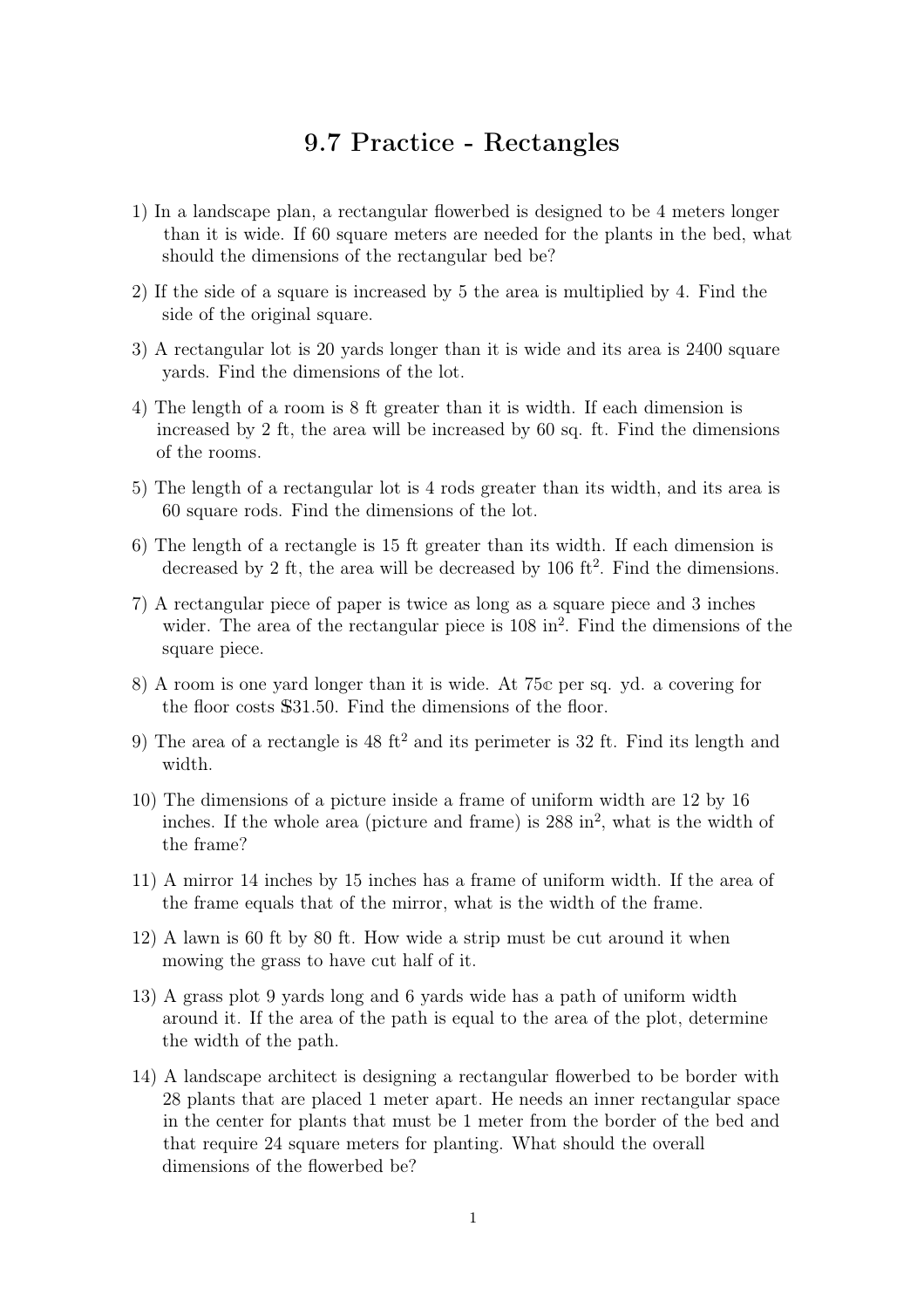- 15) A page is to have a margin of 1 inch, and is to contain  $35 \text{ in}^2$  of painting. How large must the page be if the length is to exceed the width by 2 inches?
- 16) A picture 10 inches long by 8 inches wide has a frame whose area is one half the area of the picture. What are the outside dimensions of the frame?
- 17) A rectangular wheat field is 80 rods long by 60 rods wide. A strip of uniform width is cut around the field, so that half the grain is left standing in the form of a rectangular plot. How wide is the strip that is cut?
- 18) A picture 8 inches by 12 inches is placed in a frame of uniform width. If the area of the frame equals the area of the picture find the width of the frame.
- 19) A rectangular field 225 ft by 120 ft has a ring of uniform width cut around the outside edge. The ring leaves 65% of the field uncut in the center. What is the width of the ring?
- 20) One Saturday morning George goes out to cut his lot that is 100 ft by 120 ft. He starts cutting around the outside boundary spiraling around towards the center. By noon he has cut 60% of the lawn. What is the width of the ring that he has cut?
- 21) A frame is 15 in by 25 in and is of uniform width. The inside of the frame leaves 75% of the total area available for the picture. What is the width of the frame?
- 22) A farmer has a field 180 ft by 240 ft. He wants to increase the area of the field by 50% by cultivating a band of uniform width around the outside. How wide a band should he cultivate?
- 23) The farmer in the previous problem has a neighber who has a field 325 ft by 420 ft. His neighbor wants to increase the size of his field by 20% by cultivating a band of uniform width around the outside of his lot. How wide a band should his neighbor cultivate?
- 24) A third farmer has a field that is 500 ft by 550 ft. He wants to increase his field by 20%. How wide a ring should he cultivate around the outside of his field?
- 25) Donna has a garden that is 30 ft by 36 ft. She wants to increase the size of the garden by 40%. How wide a ring around the outside should she cultivate?
- 26) A picture is 12 in by 25 in and is surrounded by a frame of uniform width. The area of the frame is 30% of the area of the picture. How wide is the frame?



Beginning and Intermediate Algebra by Tyler Wallace is licensed under a Creative Commons Attribution 3.0 Unported License. (http://creativecommons.org/licenses/by/3.0/)